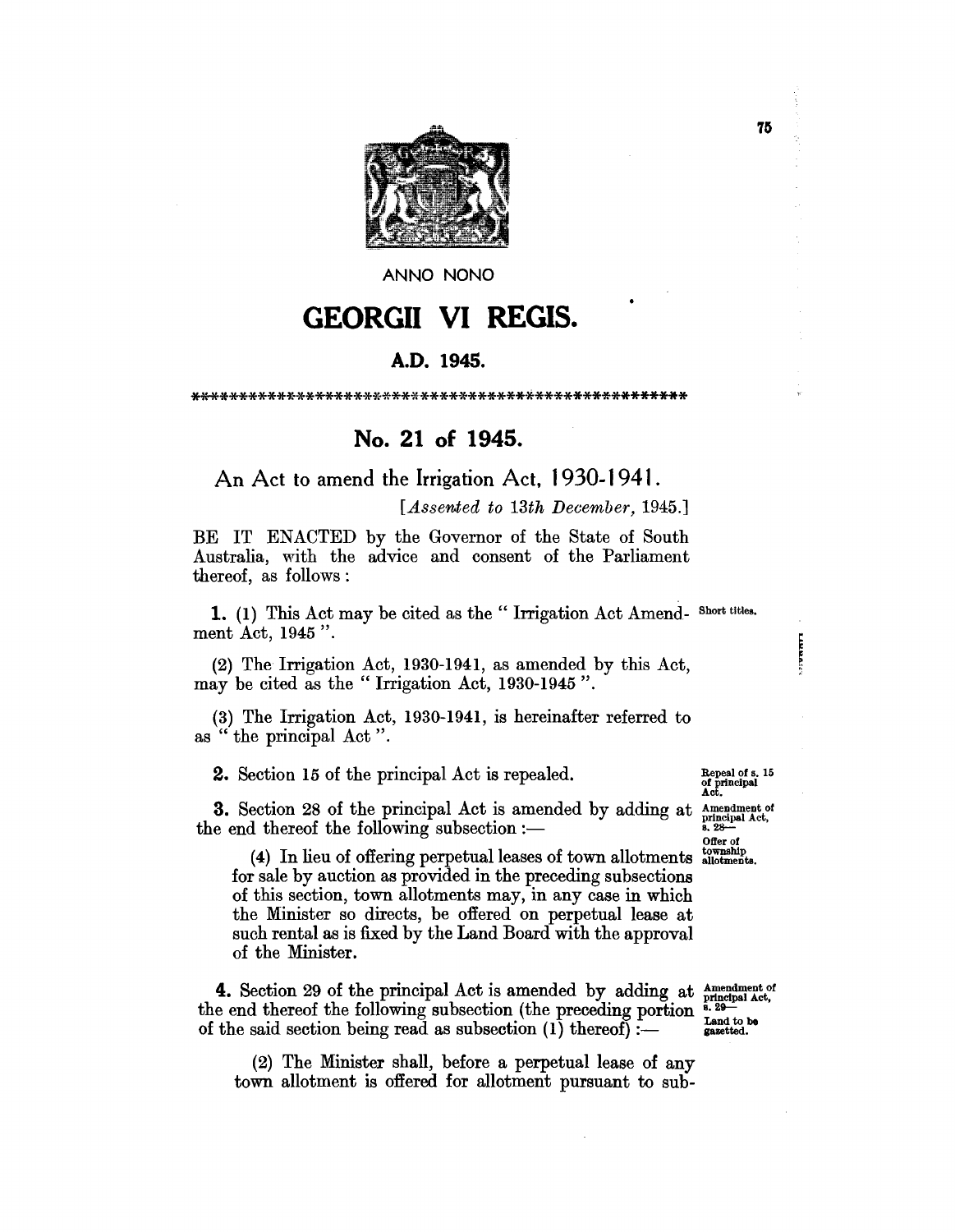section (4) of section 28, publish in. the *Gazette* a state ment setting forth the time within which applications therefor will be received, the allotments, and, in accordance with the recommendations of the Land Board, the rent to be paid therefor, and, if necessary, the purposes for which any of such allotments must be used or may not be used, and the maximum number of allotments that may be held by anyone person, or by anyone person for any particular purpose or purposes.

Amendment of<br>principal Act,<br>s. 30— Rent.

- **5.** Section 30 of the principal Act is amended—
	- (a) by inserting after the word " allotment " in the second line thereof the words" offered for sale by auction pursuant to subsection (1) of section 28 ";
	- (b) by striking out the words "by auction" in the third line thereof;
	- (c) by inserting therein after subsection (1) thereof the  $following$  subsection : $-$

(la) The annual rent of a perpetual lease of a town allotment offered for allotment pursuant to subsection (4) of section 28 shall be the rent fixed pursuant to that subsection.

**6.** Section 31 of the principal Act is amended—

- (a) by inserting after the word " allotments " in the first line thereof the passage " under any lease granted before the passing of the Irrigation Act Amendment Act,  $1945$  ";
- $(b)$  by inserting therein after subsection  $(1)$  thereof the following subsection  $:$

(la) If, after the passing of the Irrigation Act Amendment Act, 1945, any town allotment is offered for sale or offered for allotment under this Division, the allotment shall be so offered upon condition that, within eighteen months from the date of the lease granted in respect thereof, or within such longer period as is allowed by the Minister in writing, the lessee shall carry out, in respect of the allotment, permanent improvements of not less than the value fixed by the Minister prior to the allotment being so offered.

Amendment of principal Act, a.31- Improvemen**ts**<br>by lessees.

JI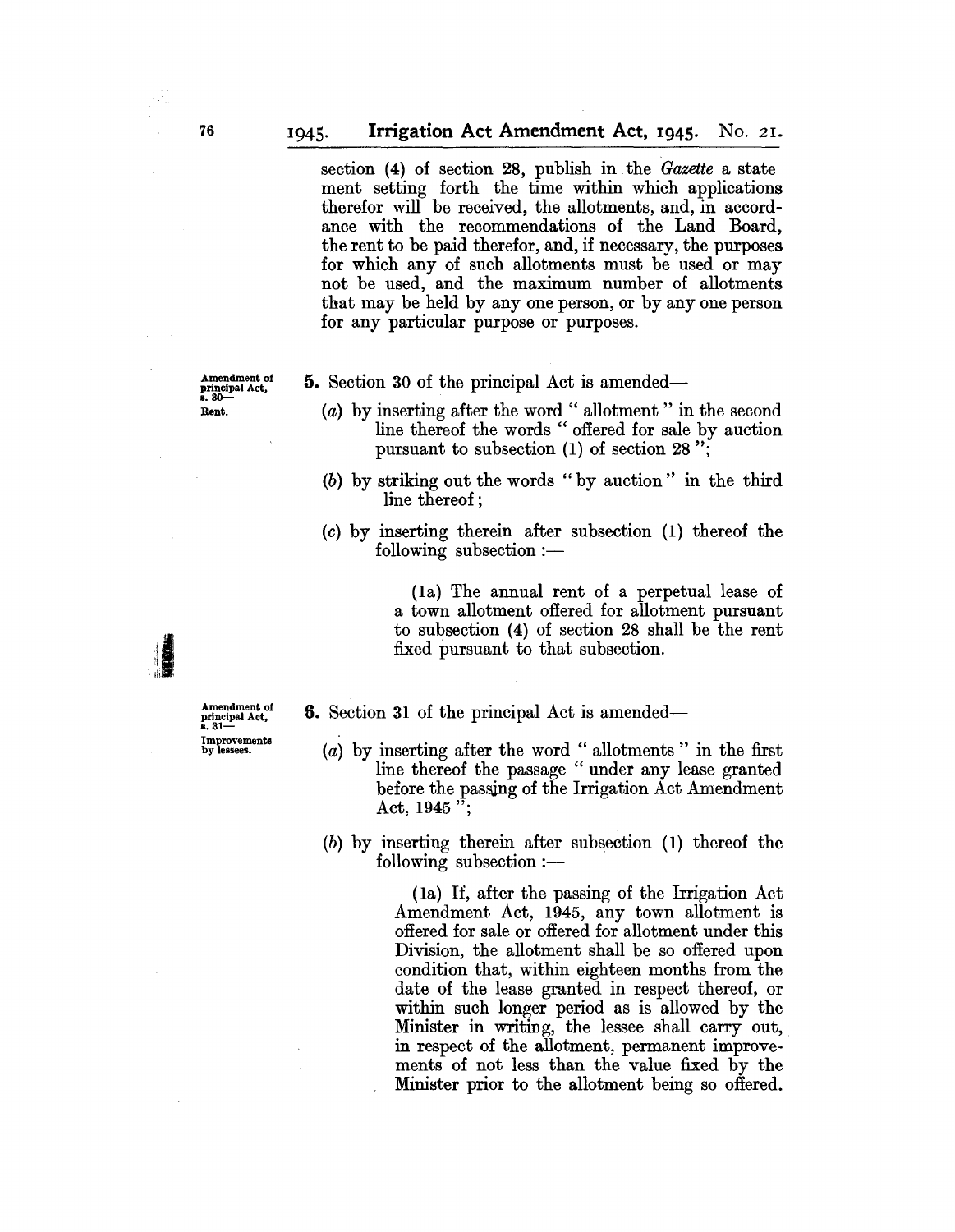(c) by striking out subsection (2) thereof and by inserting in lieu thereof the following subsection :-

> (2) If, at any time, the Minister is of opinion that the value of the permanent improvements to be carried out on any allotment should be reduced below the value fixed pursuant to subsection (1) or (la) hereof, the Minister may fix the value of the permanent improvements to be carried out on the allotment at such lesser amount as he thinks fit. The Minister may fix any such amount subject to such terms and, conditions as he thinks fit. If the lessee carries out on any part of the said allotment permanent improvements equal to the value of the amount so fixed by the Minister, and complies with the said terms and conditions (if any), the provisions of subsection (1) hereof or, as the case may be, subsection (la) hereof shall be deemed to be complied with in respect of the said allotment.

7. Section 34 of the principal Act is amended so as to read  $_{\text{principal Act.}}^{\text{amendment of}}$ <br>as follows :—

34. (1) If any town allotment is set apart for any purpose, variation of the lessee may, with the consent in writing of the Minister  $_{\text{which}}^{\text{with}}$ the lessee may, with the consent in writing of the Minister whomen may given on the recommendation of the Land Board, use be used. that town allotment or any portion thereof for any other purpose.

(2) If any town allotment has been set apart to the intent that any particular business or manufacture or any business or manufacture of any particular class or kind shall not be carried on thereon, the Minister, on the recommendation of the Land Board, may by consent in writing authorize the lessee to carry on the particular business or manufacture or, as the case may be, business or manufacture of the particular class or kind, on the town allotment.

(3) Any consent given under this section may be given for such period and subject to such terms and conditions as the Minister thinks fit.

**8.** The following section is enacted and inserted in the  $\frac{1}{s}$  s. 35a of principal Act after section 35 thereof :-

35a. (1) Notwithstanding any other provision of this  $_{\text{freehold of}}^{\text{Grant of}}$ 

Division, the Governor may, on payment of such sum as  $\frac{\text{downship}}{\text{allotments to}}$ is fixed by the Land Board, grant the fee simple of any certain bodies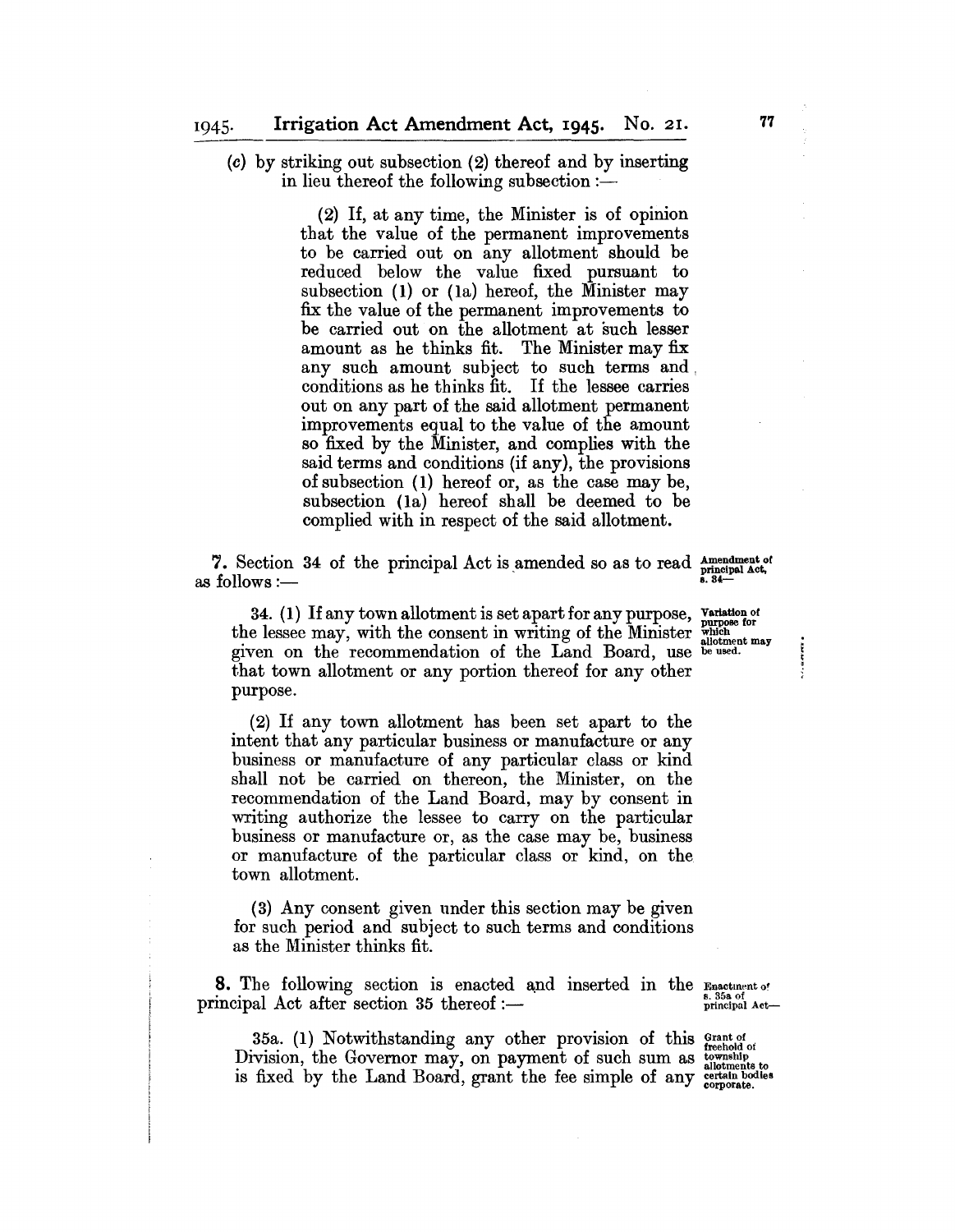town allotment or allotments to any of the following bodies corporate, namely, the War Service Homes Commissioner, the Savings Bank of South Australia, the State Bank of South Australia, or the South Australian Housing Trust.

(2) The fee simple of any town allotment shall be granted as aforesaid only upon the recommendation of the Minister and a recommendation shall not be made by the Minister unless the Minister is satisfied that the body corporate aforesaid to which the town allotment is to be granted will, within a reasonable time after the grant thereof, erect or cause to be erected a dwelling-house upon the allotment.

9. Section 47 of the principal Act is amended by striking out subsection (3) thereof.

Enactment of 8. **10.** The following section is enacted and inserted in the 48b of principal  $A$  ot often geotion 480 thereof.  $principal$  Act after section 48a thereof :-

Payment for 48b. (1) If the surrender of the lease of any block is accepted and a perpetual lease is granted of the block (other than a lease granted pursuant to section 48), the Minister may direct that the provisions of this section shall apply with respect to the block and the lease so granted.

> (2) In any such case the improvements made in or upon the land shall be valued by the Land Board and the incoming lessee shall, either before or at the time of the grant of the lease, pay to the Minister the whole of the amount at which the improvements are valued or, in any case in which the Minister thinks fit, shall pay to the Minister such portion of the said amount as is determined by the Minister and shall grant to the Minister a mortgage of his lease and his estate and interest in the land comprised in the lease to secure the balance of that amount or shall grant to the Minister a mortgage of his lease and his estate and interest in the land comprised in the lease to secure the whole of the said amount.

> (3) Every such mortgage shall provide for the payment of interest at the fixed rate and be for such term and be subject to such conditions as are fixed by the Minister on the recommendation of the Land Board. The provisions of sections 98 to 104 (both inclusive), and 106 shall, *mutatis mutandis,* apply with respect to every such mortgage and the lease and land given as security thereunder.

> (4) The Minister may, in any case he thinks fit, require a lessee, in addition to executing a mortgage as aforesaid, to give any additional security to secure the payment of any amount required to be paid by the lessee under this section.

Amendment of principal Act, 8.47- Surrender.

improvements<br>on lease of<br>block com-<br>prised in surrendered<br>lease.

JI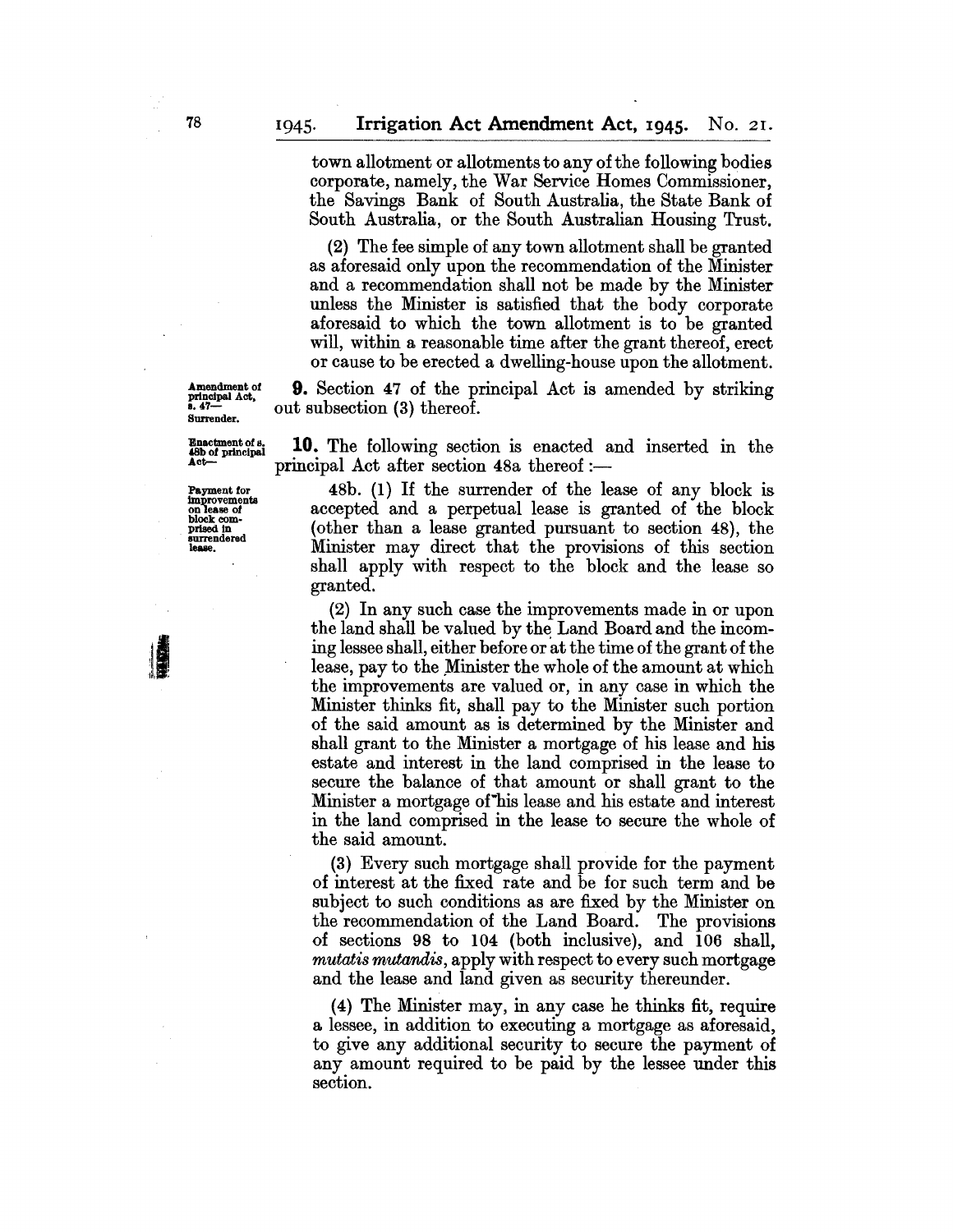(5) In fixing the rent of any lease to which this section applies, any improvements made in or upon the land shall be disregarded and the rent shall be fixed on the basis of the value of the land without such improvements.

**11.** (1) Section 80c of the principal Act (as enacted by section 11 of the Irrigation Act Amendment Act, 1941) is amended so as to read as follows :—

80c. For the purposes of this Division-

- (a) a block shall be deemed to have direct access to a permanent outlet if any part of that outlet is situated on the block or if the outlet is so situated that the internal drainage of the block is discharged or is capable of being discharged into the outlet;
- (b) a block shall be deemed to have direct access to a temporary outlet if a drain or drains from the block are led to the outlet or if, in the opinion of the Drainage Committee, the block derives reasonable benefit from the outlet.

(2) The amendment made by this section shall be deemed to have effect as and from the passing of the Irrigation Act Amendment Act, 1941.

12. Section 80d of the principal Act (as enacted by section 11 of the Irrigation Act Amendment Act, 1941) is amended-

- (a) by inserting before the word "Every" in the first line of subsection (4) thereof the words "Subject to subsection  $(5)$ ,";
- (b) by adding at the end thereof the following subsection  $:$

(5) If any such notice specifies that any works constitute a permanent outlet and that any block described in the notice has direct access to that permanent outlet, then, in any case where the permanent outlet is not situated on the said block, the lessee of the block may by notice in writing given to the Minister appeal against the notice on the grounds that, at the time of the publication of the notice, the internal drainage of the block was not discharged or capable of being discharged into the outlet. The Minister shall thereupon refer the appeal to the Drainage Committee and the Drainage Committee, if satisfied that at the said time the internal drainage of the block was

Amendmentof<br>principal Act,<br>s. 80d---Appeal.

**VARANT** 

Access to outlet.

Amendment of<br>principal Act,<br>s. 80c---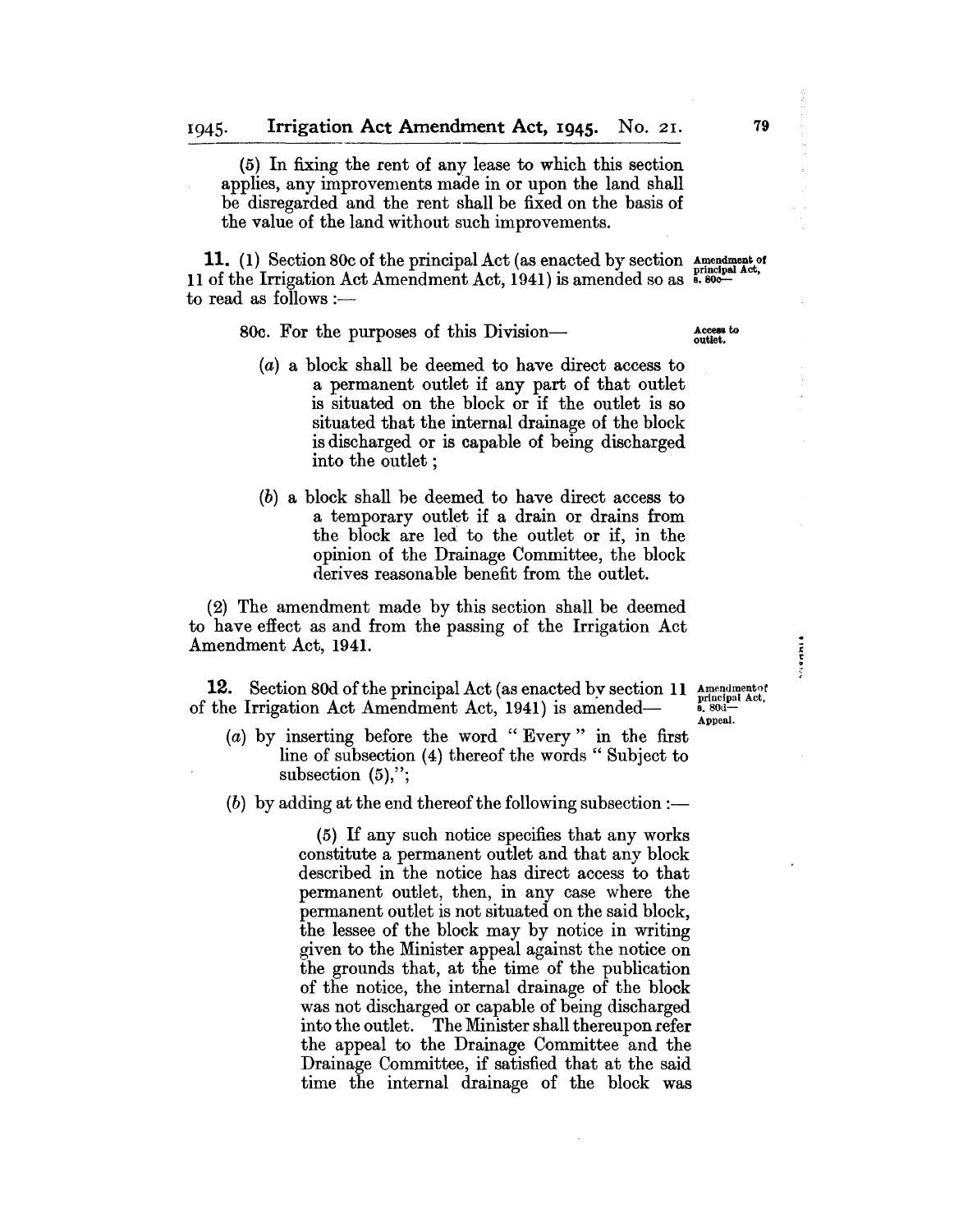neither discharged nor capable of being discharged into the outlet, shall report to the Minister accordingly. The Minister shall thereupon by notice published in the *Gazette* vary the notice first mentioned in this subsection so as to give effect to the report of the Drainage Committee and any such variation shall be deemed to take effect from the time of the publication of the notice first mentioned in this subsection.

13. Section 80f of the principal Act (as enacted by section 11 of the Irrigation Act Amendment Act, 1941) is amended-

- (a) by inserting after the word "land" in the fourth line of paragraph II. of subsection (1) thereof the words "which is drained or is capable of being drained by means of the outlet and which is";
- (b) by inserting after the word " land" in the second line of paragraph III. of subsection (1) thereof the words" which is drained or is capable of being drained by means of the outlet and which is";
- (c) by adding at the end thereof the following subsection:-

(3) If any lessee is required by this section to pay in respect of any block any amount being the whole or any portion of the cost of any outlet to which the block has direct access, the lessee, in lieu of paying that amount by ten equal instalments, may at any time payoff the whole amount so payable.

If any such payment is made, the amount of any annual charge payable under section 80g in respect of the block or the amount of any drainage rate payable under section 80i in respect of the block, shall be reduced by an amount equal to the interest payable upon the amount so paid and which would otherwise have been taken into account for the purpose of computing that charge or rate pursuant to paragraph (c) of subsection (2) of section 80g or, as the case may be, paragraph (c) of subsection (2) of section 80i.

Amendment of principal Act,<br>s. 80g-Drainage<br>charge before<br>constitution of<br>area.

of the Irrigation Act Amendment Act, 1941) is amended-

14. Section 80g of the principal Act (as enacted by section 11

(a) by striking out the words " the fixed rate" in paragraph (c) of subsection (2) thereof and by inserting in

Amendment of<br>principal Act,<br>s. 80f— Payment of eoat of outlet.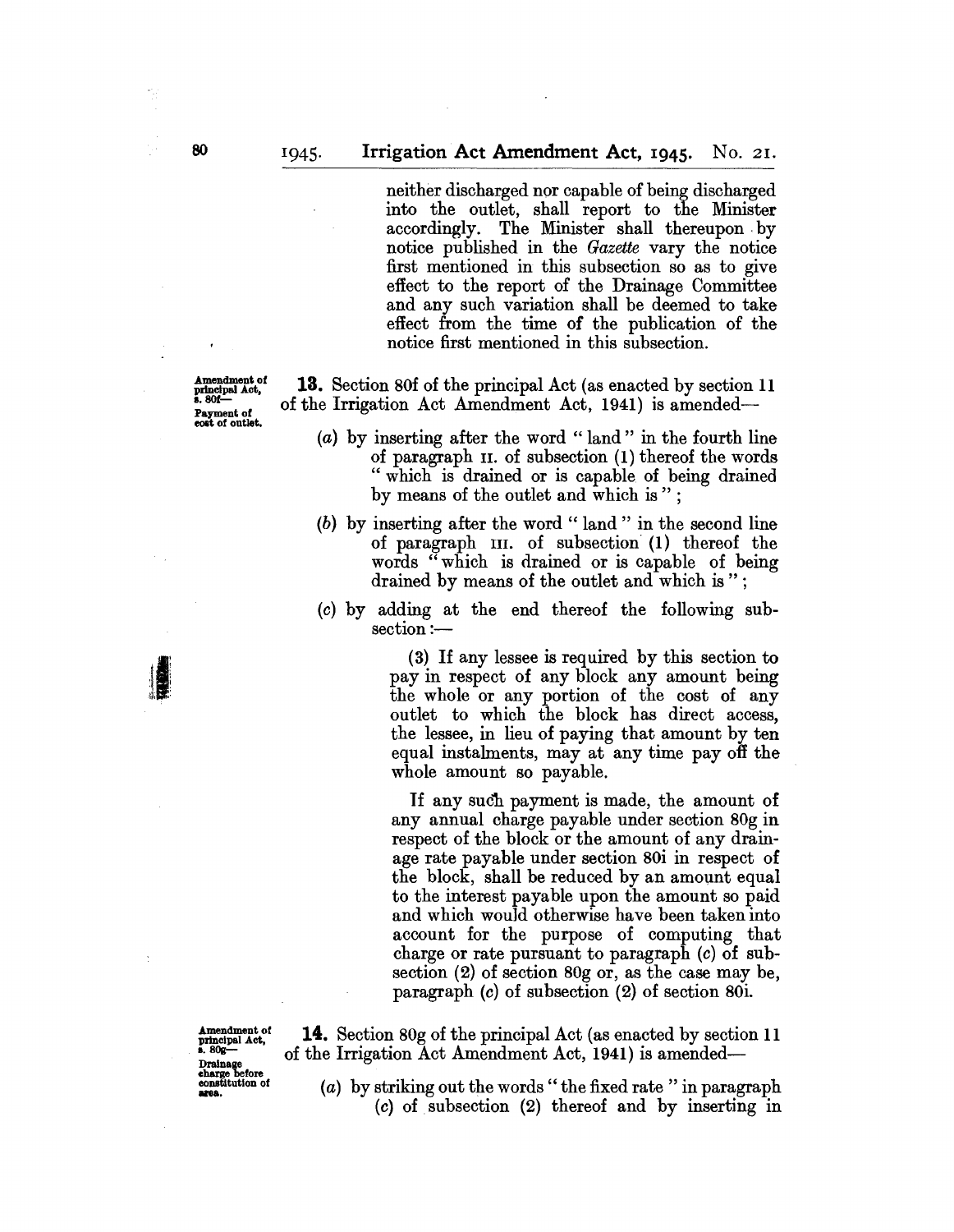lieu thereof the words " such rate as is from time to time fixed by the Treasurer";

- (b) by inserting after the word" land" in the second line of subsection (3) thereof the words " which is drained or is capable of being drained by the outlet and which is" ;
- (c) by inserting after the word" land" occurring in the sixth and the eighth lines of subsection (3) thereof in each case the word "aforesaid".

. 15. Section 80i of the principal Act (as enacted by section 11  $_{\text{orthcipal Act}}^{\text{Amendment of}}$ of the Irrigation Act Amendment Act, 1941) is amended by  $\frac{8.801}{8.801}$ striking out the words "the fixed rate" in paragraph  $(c)$  of  $_{\text{rate}}^{\text{Drating}}$ subsection (2) thereof and by inserting in lieu thereof the words " such rate as is from time to time fixed by the Treasurer".

**16.** Section 80j of the principal Act (as enacted by section  $_{\text{principal Act}}^{\text{Anendment of}}$  of the Irrigation Act Amendment Act 1941) is amended— $_{\text{B}}$ .801– 11 of the Irrigation Act Amendment Act, 1941) is amended-

- $(a)$  by striking out the words "acre of ratable land" in the fifth line thereof and by inserting in lieu thereof the words " ratable acre";
- (b) by striking out the words" acre of ratable land" in the fifth line of subsection (2) thereof and by inserting in lieu thereof the words "ratable acre";
- (c) by striking out the words" Commissioner of Waterworks" in the penultimate line of subsection (4) thereof and by inserting in lieu thereof the words " Minister of Works".

17. Division III. of Part V. of the principal Act (as enacted  $_{principal Act.}^{Anendment of}$ by section 11 of the Irrigation Act Amendment Act, 1941) is  $\frac{\text{Part } \hat{V}}{\text{Division III.}}$  amended by inserting therein after section 80j the following amended by inserting therein after section 80j the following sections :-

80k. (1) If any notice is given by the Minister pursuant Apportionment to this Division specifying that any block has direct  $_{\text{non-then of}}^{\text{of the number of}}$ access to any permanent outlet or temporary outlet and block. if subsequent to the giving of the notice any part of the block is transferred so that the block is then comprised in two or more leases, the following consequences shall ensue :-

1. All the ratable land which, before the transfer, was comprised in the block and was drained or

Recovery of<br>drainage<br>charges and<br>rates.

81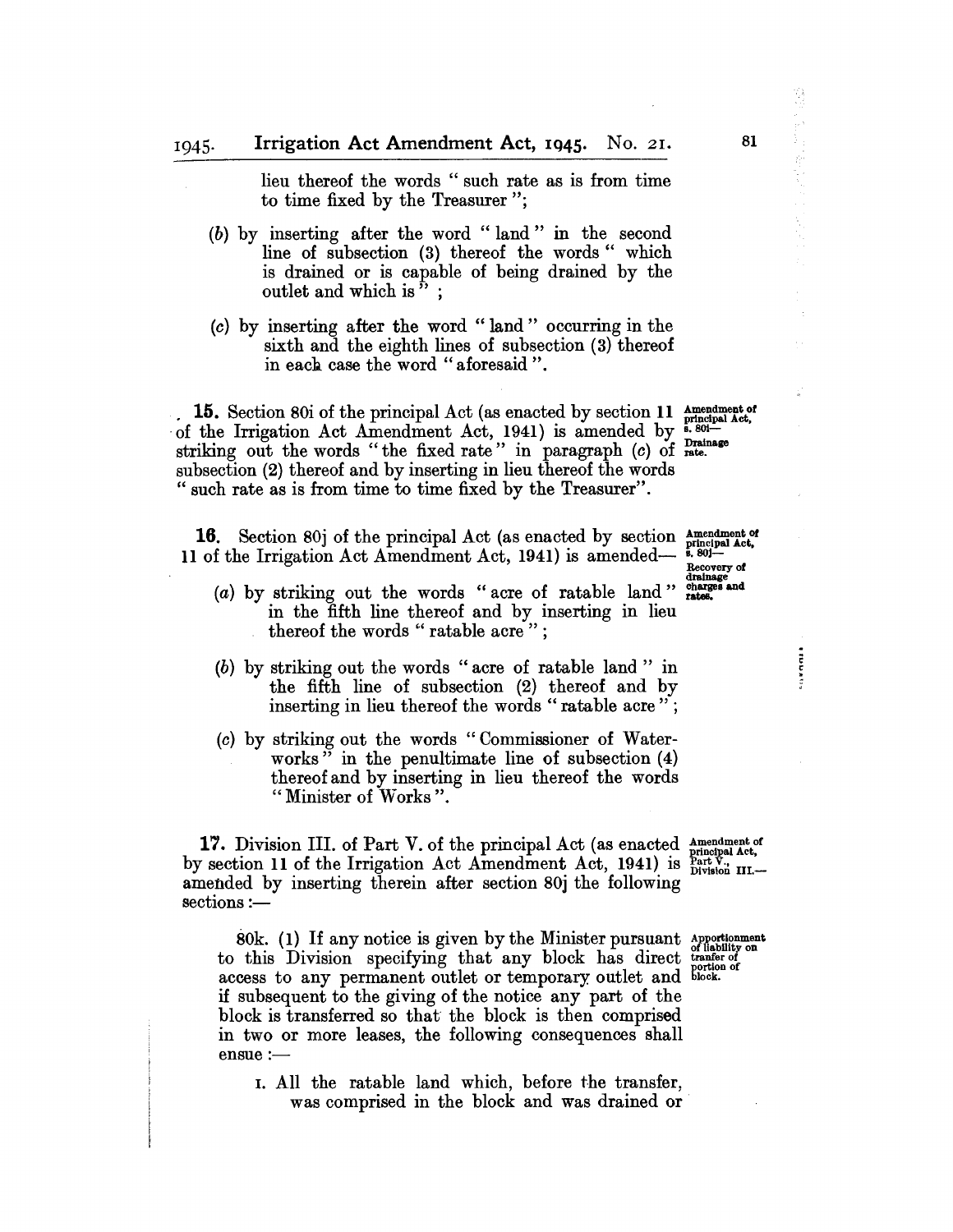capable of being drained by the outlet shall be deemed to have direct access to the outlet and shall be deemed to be drained or capable of being drained by the outlet:

II. All the ratable land which, before the transfer, was comprised in the block and which was pursuant to section 80f and section 80j charged with the cost of the outlet or any portion of that cost, shall continue to be so charged and the Minister shall, by notice in the Gazette, apportion that cost between the lessees under the leases aforesaid and the land of those lessees:

III. If before the transfer any annual charge was fixed by the Minister or any drainage rate was declared by the Minister in respect of any land comprised in the block, any such charge or rate which was unpaid at the time of the transfer shall be apportioned by the Minister by notice in the *Gazette* between the lessees under the leases aforesaid and the land of those lessees; and any subsequent annual charge or drainage rate shall be fixed or declared accordingly.

(2) This section shall apply whether any such transfer was made before or after the passing of the Irrigation Act Amendment Act, 1945.

801. If any block which has direct access to an outlet is not comprised in a lease but is planted with citrus trees, deciduous trees or vines and is occupied by some person, . the occupier of the block shall be liable to the same annual charges under section 80g and the same rates under section 80i as if he were the lessee of the block, and sections 80g, 80i and 80j shall be read and construed as if every reference to a lessee in those sections relating to the payment of such charges and rates included a reference to such occupier.

**18.** (1) Section 75 of the principal Act is amended by striking out the words " Commissioner of Waterworks" in subsection (2) thereof and by inserting in lieu thereof the words " Minister of Works".

(2) Section 108 of the principal Act is amended by striking out the words "Commissioner of Crown Lands" and by inserting in lieu thereof the words " Minister of Lands ".

Payment of drainage charges and rates by certain occupiers.

Amendment of<br>principal Act,<br>ss. 75 and 108<br>to 111-Change of Ministerial titles.